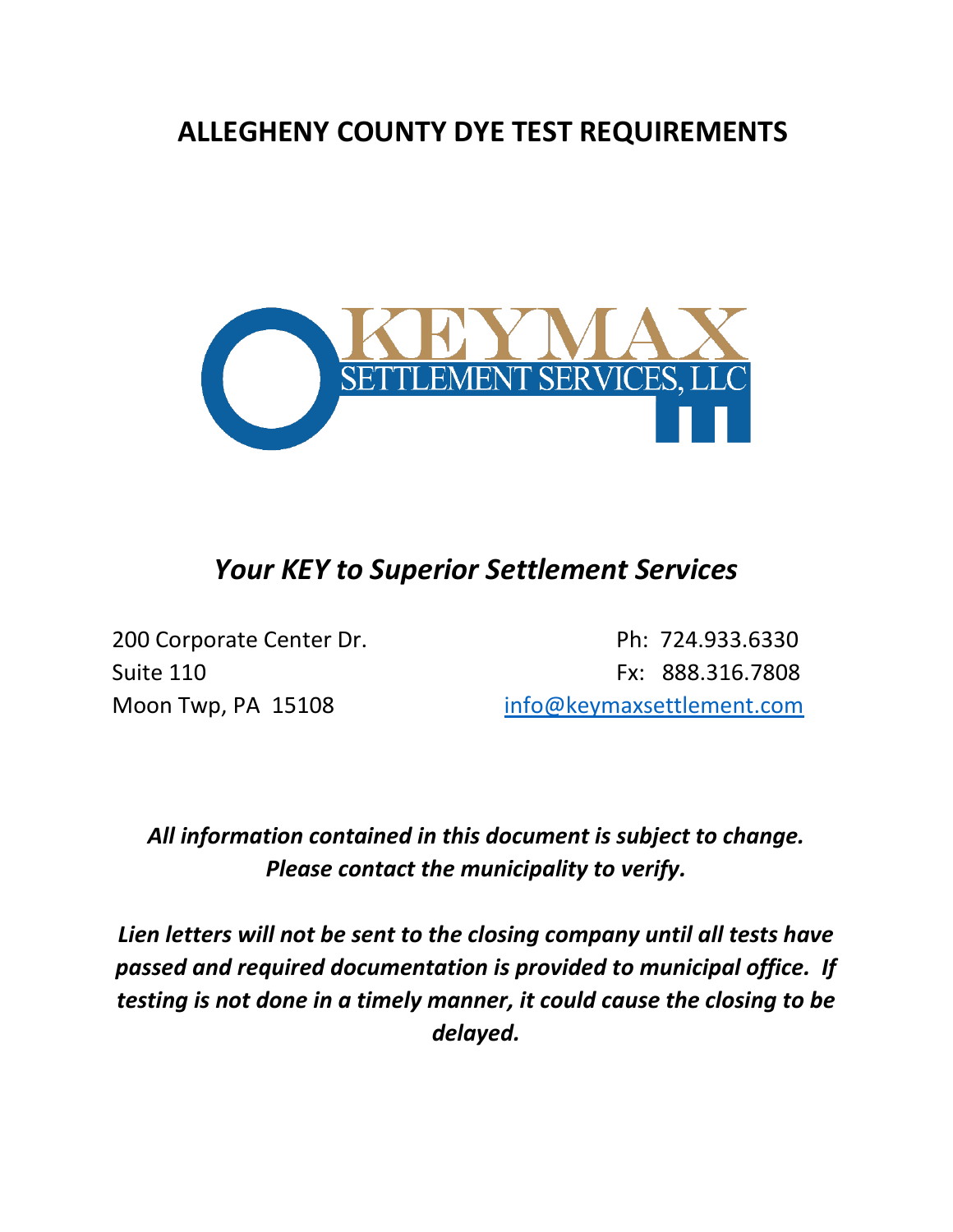## **ALLEGHENY COUNTY DYE TEST REQUIREMENTS**

**Aleppo Township** – Not required at this time. To verify, call twp 412-741-6555

**Aspinwall Borough** – Not required at this time. To verify, call boro 412-781-0213

**Avalon Borough** – Keymax will send a check for \$25. Seller must hire a licensed plumber. *Boro requires at least 48 hour notice*. Keymax will fax the form to seller/agent for plumber to complete. For more information, call boro 412-761- 5820

**Baldwin Borough** – Keymax will send a check for \$25. Seller must hire a plumber. A dye test and camera test is required. For more information, call boro 412-882- 9600

**Baldwin Township** – Keymax will send a check for \$35. Seller must hire a registered plumber and plumber has to call the twp to set up appointment with their inspector. Twp inspector must be present while test is conducted. For more information, call twp at 412-341-9597

**Bell Acres Borough** – Required if public sewage and Keymax will send \$20. To verify, call boro 412-741-5448

**Bellevue Borough** – Contact the boro to see if a dye test is required 412-766-7453

**Ben Avon Borough** - Seller must hire a licensed plumber that is registered with the Allegheny County Health Department. For more information, call boro 412- 766-7704

**Ben Avon Heights** – Seller must hire a licensed plumber that is registered with the Allegheny County Health Department and pay \$25. For more information, call boro at 412-766-7704

**Bethel Park Municipality** – Keymax will send a check for \$25. Seller must hire a licensed plumber. For more information, call 412-831-6800

**Blawnox Borough** – Seller must hire a licensed plumber and pay required fee. For more information, call boro 412-828-4141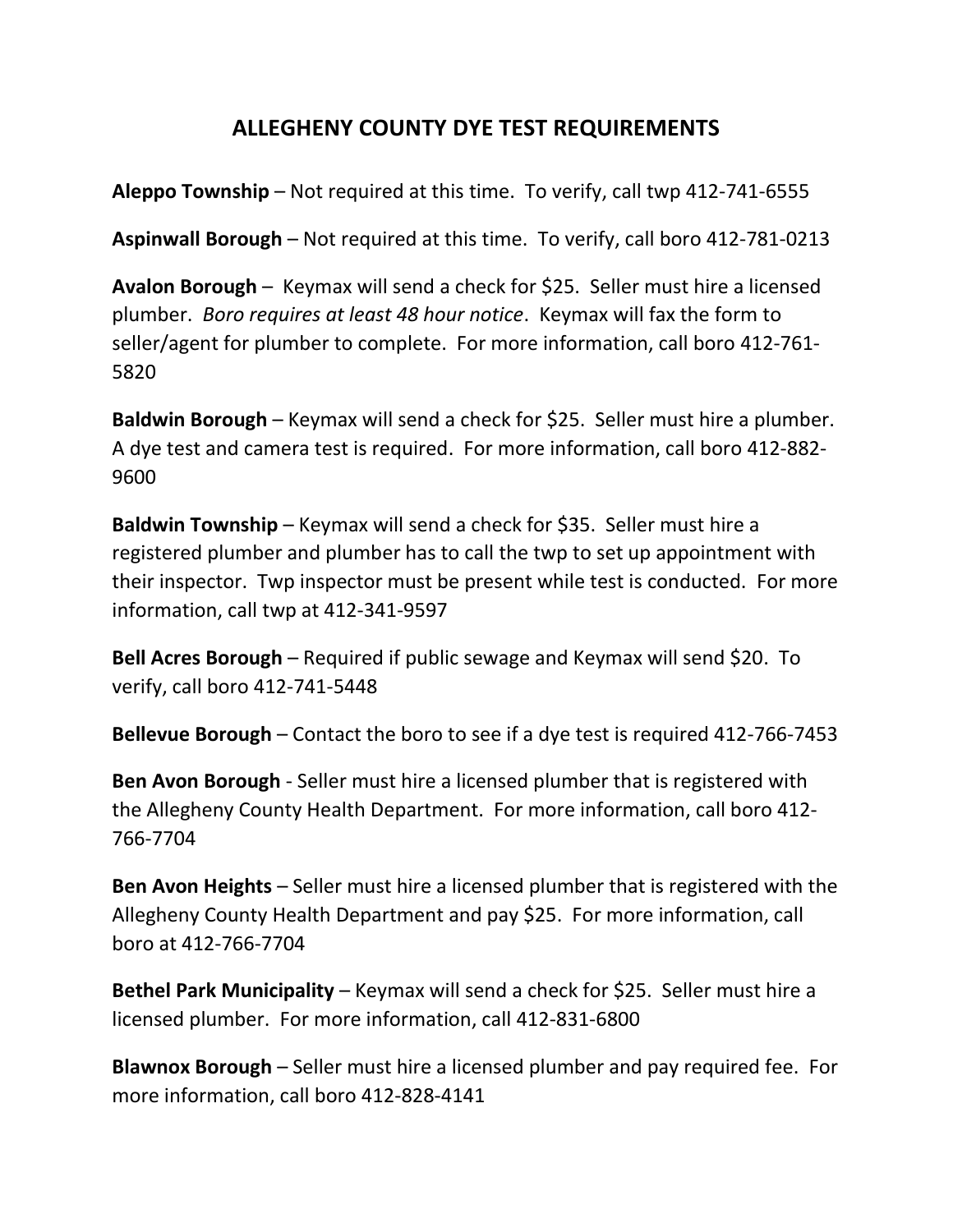**Brackenridge Borough** – Seller must hire a licensed plumber and pay boro \$25. For more information, call boro 724-224-7704

**Braddock Borough** – Not required at this time. To verify, call boro 412-271-1018

**Braddock Hills Borough** – Keymax will send a check for \$35. Seller/agent must contact boro for form, plumber to complete and take to boro. For more information, call boro 412-241-5080

**Bradford Woods Borough** – Not required at this time. To verify, call boro 724- 935-2990

**Brentwood Borough** – Seller must hire a plumber for dye test/lateral camera inspection and pay \$100. For more information, call boro 412-884-2002

**Bridgeville Borough** – Keymax will send a check for \$25. Seller/agent must hire a plumber, fill out required form and return. For more information, call boro 412- 221-6012

**Carnegie Borough** – Keymax will send a check for \$30. Seller must hire a registered plumber. For more information, call boro 412-279-3787

**Castle Shannon Borough** – Seller must contact boro at 412-885-9200 ext 105 to set up an appointment with Planning and Codes Department and pay \$50. Not required for properties located in Shannon Heights Condo or Grenadier Condo

**Chalfant Borough** – Seller must hire a registered plumber and pay \$300. For more information, call boro 412-823-6500

**Cheswick Borough** – Keymax will send a check for \$50. Seller must hire a plumber and boro needs to be contacted to witness the dye test. *Boro requires at least 14 days notice*. For more information, call boro 724-274-5125

**Churchill Borough** – Keymax will send a check for \$25. Seller must hire a registered plumber/plumber must pick up form at boro office. For more information, call boro 412-241-7113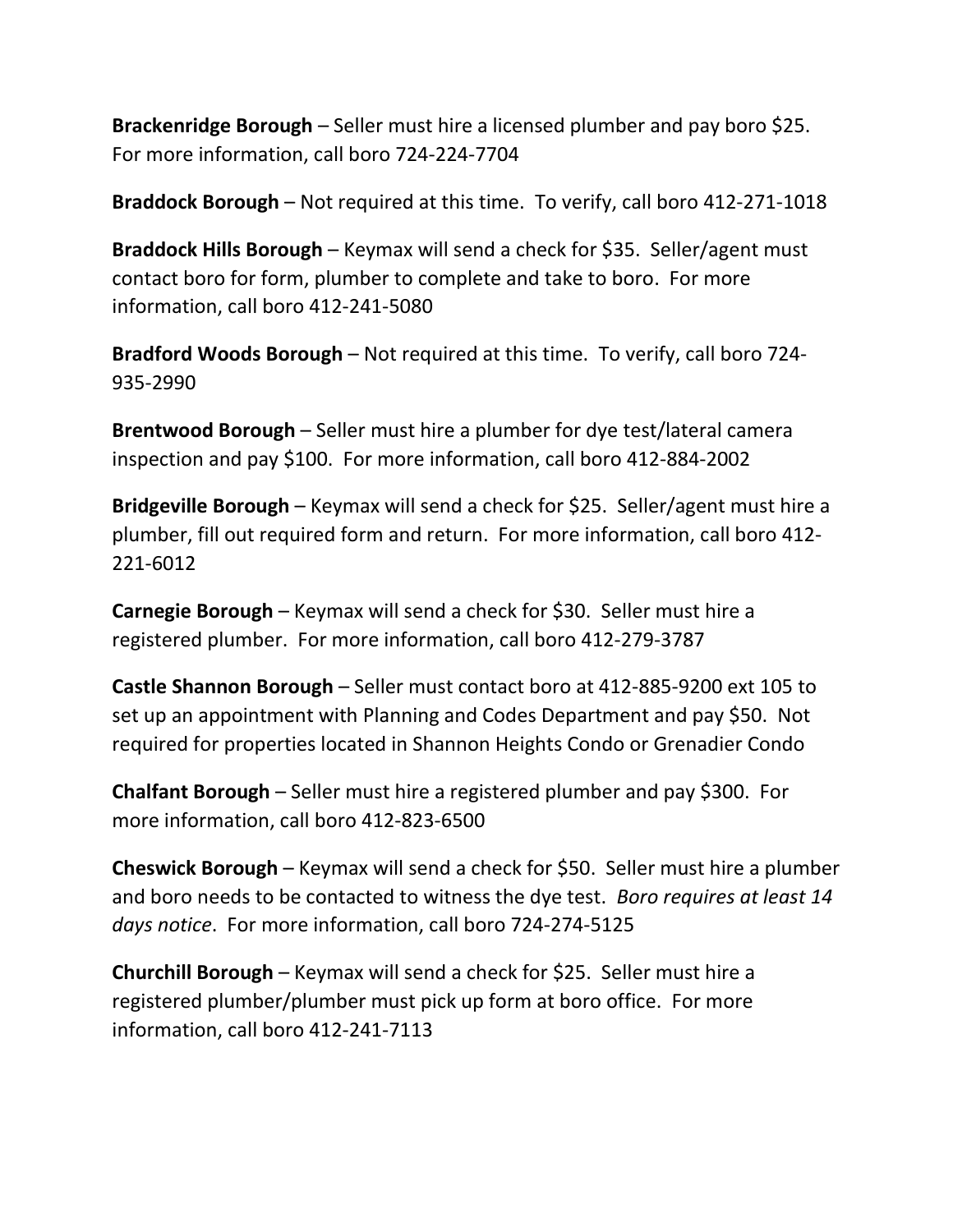**Collier Township** – If property is serviced by Collier Township, seller must sign the Representation of Applicant form, send to township, hire plumber and pay \$155. If property is serviced by Jordan Tax Service, the seller must pay fee and submit application. For more information, call twp 412-279-2525

**Coraopolis Borough** – Dye test is not required however the back flow preventer must be installed before the sale. For more information, call boro 412-264-3002

**Clairton, City of** – Seller must pay \$200 for test/\$25 app fee and hire 1 of the 3 plumbers from their list. For more information, call 412-233-8123

**Crafton Borough** – Dye test is only required on a few streets. To find out if one is required on property, call boro 412-921-0752

**Crescent Township** – Keymax will send a check for \$35. Twp will handle the dye test. For more information, call twp 412-264-4300

**Dormont Borough**– Keymax will send a check for \$25. Seller must hire a licensed plumber, complete required forms and take to the boro office. For more information, call boro 412-561-8900

**Dravosburg Borough** – Keymax will send a check for \$20. For more information, call boro 412-466-5200

**Duquesne City** – Not required at this time. To verify, call 412-466-4746

**East Deer Township** – Keymax will send a check for \$35. Seller must hire a licensed plumber, have plumber fill out required twp form and return to twp office. For more information, call twp 724-224-3434

**East McKeesport Borough** – Keymax will send a check for \$150. Seller/listing agent must hire a plumber, plumber to pick up required form at boro. For more information, call boro 412-824-2531

**East Pittsburgh Borough** – Not required at this time. To verify, call boro 412-823- 7124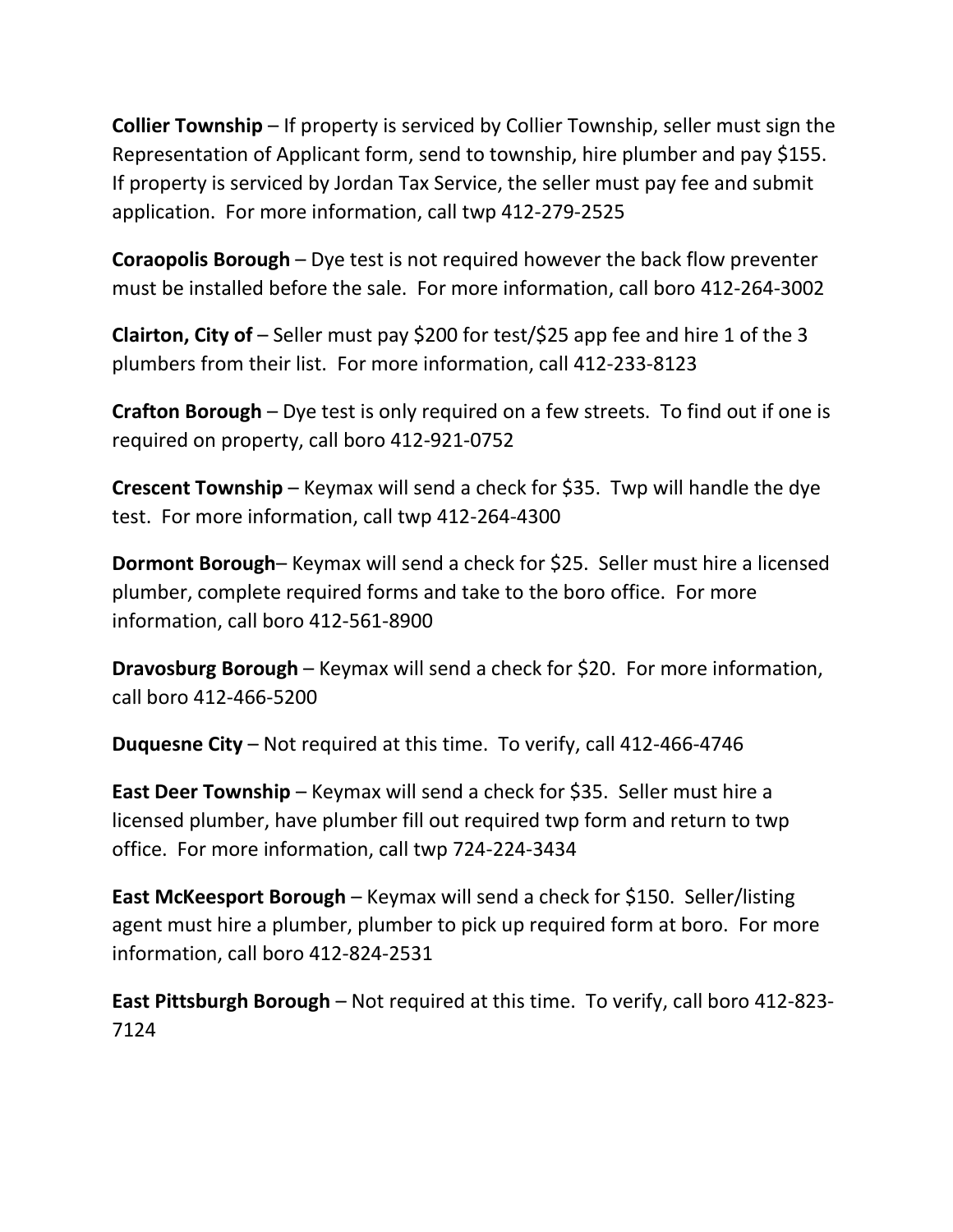**East Washington Borough** – Keymax will send a check for \$35 along with a form with contact name and number to get into the property. Boro handles the dye test. For more information, call boro 724-222-2929

**Edgewood Borough** – Seller must hire a plumber and plumber must get required forms at boro. For more information, call boro 412-242-4824

**Edgeworth Borough** – Not required at this time. To verify, call boro 412-741- 2866

**Elizabeth Borough** – Not required at this time. To verify, call boro 412-384-7771

**Elizabeth Township** – Seller to obtain Certificate of Compliance from Twp at least 21 days prior to closing. Allegheny County certified plumber will schedule test and sewage plant supervisor will be present at testing. Cert will be processed in 7-10 business days. For more information, call twp 412-751-2880 ext 16

**Emsworth Borough** – Keymax will send a check for \$25. Seller must hire a licensed plumber. Plumber must pick up forms from twp. For more information, call boro 412-761-1161

**Etna Borough** – Not required at this time. To verify, call boro 412-781-0569

**Fawn Township** – Not required at this time. To verify, call twp at 724-226-0008

**Findlay Township** – Seller must pay \$150. The twp handles the dye test. Not needed on new construction. For more information, call twp 724-695-3108

**Forest Hills Borough** – Keymax will send a check for \$25. Seller must hire a licensed plumber and plumber to get required form from boro. For more information, call boro 412-351-7330

**Forward Township** – Not required at this time. To verify, call twp 412-384-1761

**Fox Chapel Borough** – Seller must hire a plumber off boro's preferred list, pay \$350 and schedule. For more information, call boro 412-963-1100

**Franklin Park Borough** – Seller must pay \$175 fee. The boro handles the dye test and must have 14 days notice. For more information, call boro 412-366-2700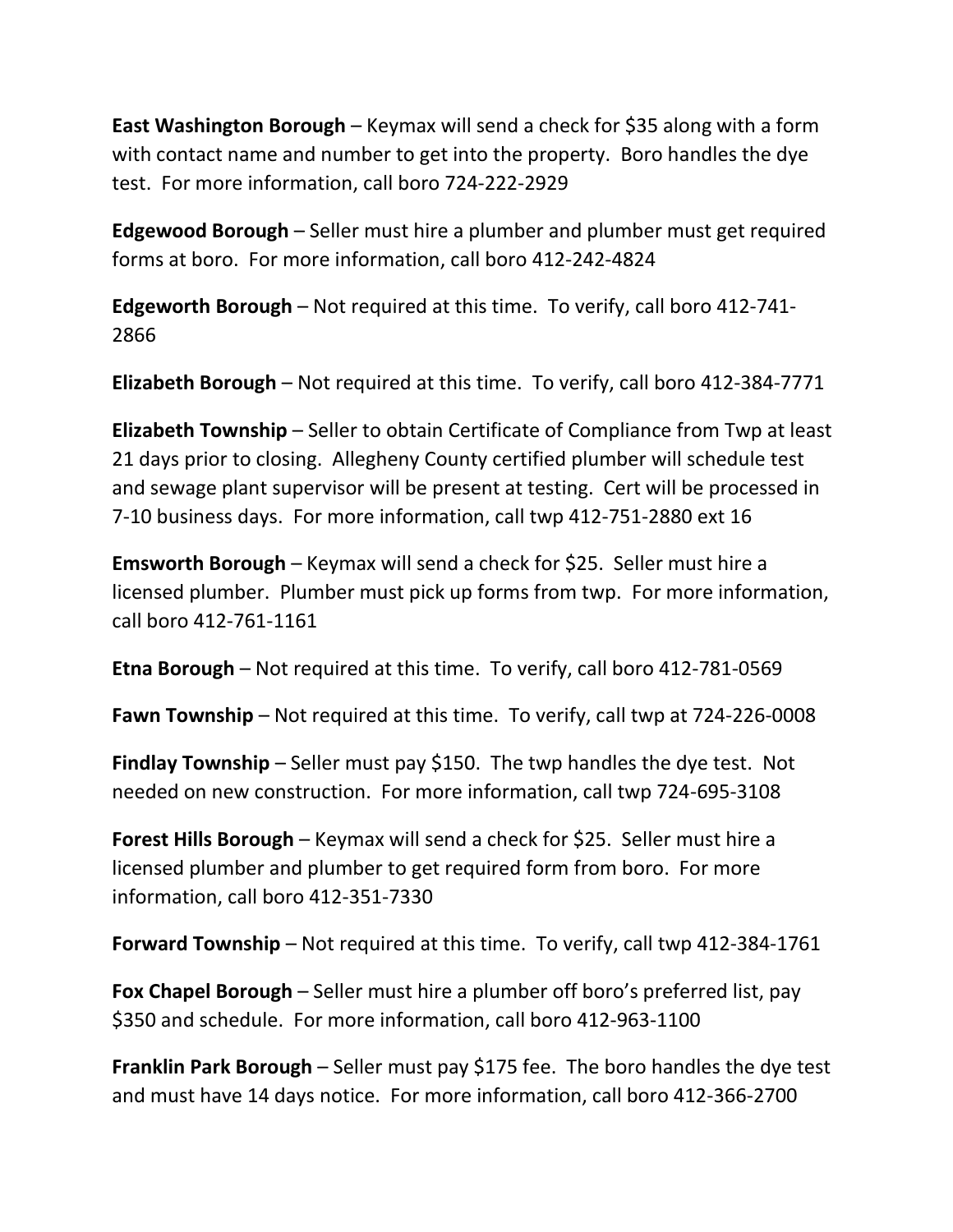**Frazer Township** – Not required at this time. To verify, call twp 724-226-2188

**Glassport Borough** – Keymax will send a check for \$35. Seller is responsible for hiring a registered plumber. For more information, call boro 412-672-7400

**Glen Osborne Borough** – Seller must hire a registered plumber and return results to the boro. For more information, call boro 412-741-3775

**Greentree Borough** – Keymax will send a check for \$35. Seller must hire a licensed plumber. For more information, call boro 412-921-1110

**Hampton Township** – Seller/listing agent must hire a plumber from twp list and pay \$40 when they turn in required form. Not required on new construction. For more information, call twp 412-486-0400

**Harmar Township** – Keymax will send a check for \$60. Seller must hire a licensed plumber and call zoning office to schedule. For more information, call twp 724- 274-4550

**Harrison Township** – Keymax will send a check for \$25. Seller must hire plumber. For more information, call twp 412-226-1393

**Haysville Borough** – Not required at this time. To verify, call boro 412-741-5038

**Heidelberg Borough** – Keymax will send a check for \$25. Seller/listing agent must hire a plumber. Plumber to get forms at boro office or Keymax can fax copy to the listing agent. For more information, call boro 412-276-0363

**Homestead Borough** – Keymax will send a check for \$53.50. To verify, call 412- 464-1340

**Indiana Township** – Seller/listing agent to call Deer Creek Drainage to schedule. Seller must hire registered plumber, fill out their required form and turn in to the twp office. Call twp 412-767-5333 ext 322

**Ingram Borough** – Seller must contact the boro to see if a dye test is needed. Only required on some streets. If one is required, the seller needs to have a registered plumber do the test and provide to boro. No fee. For more information, call boro 412-921-3625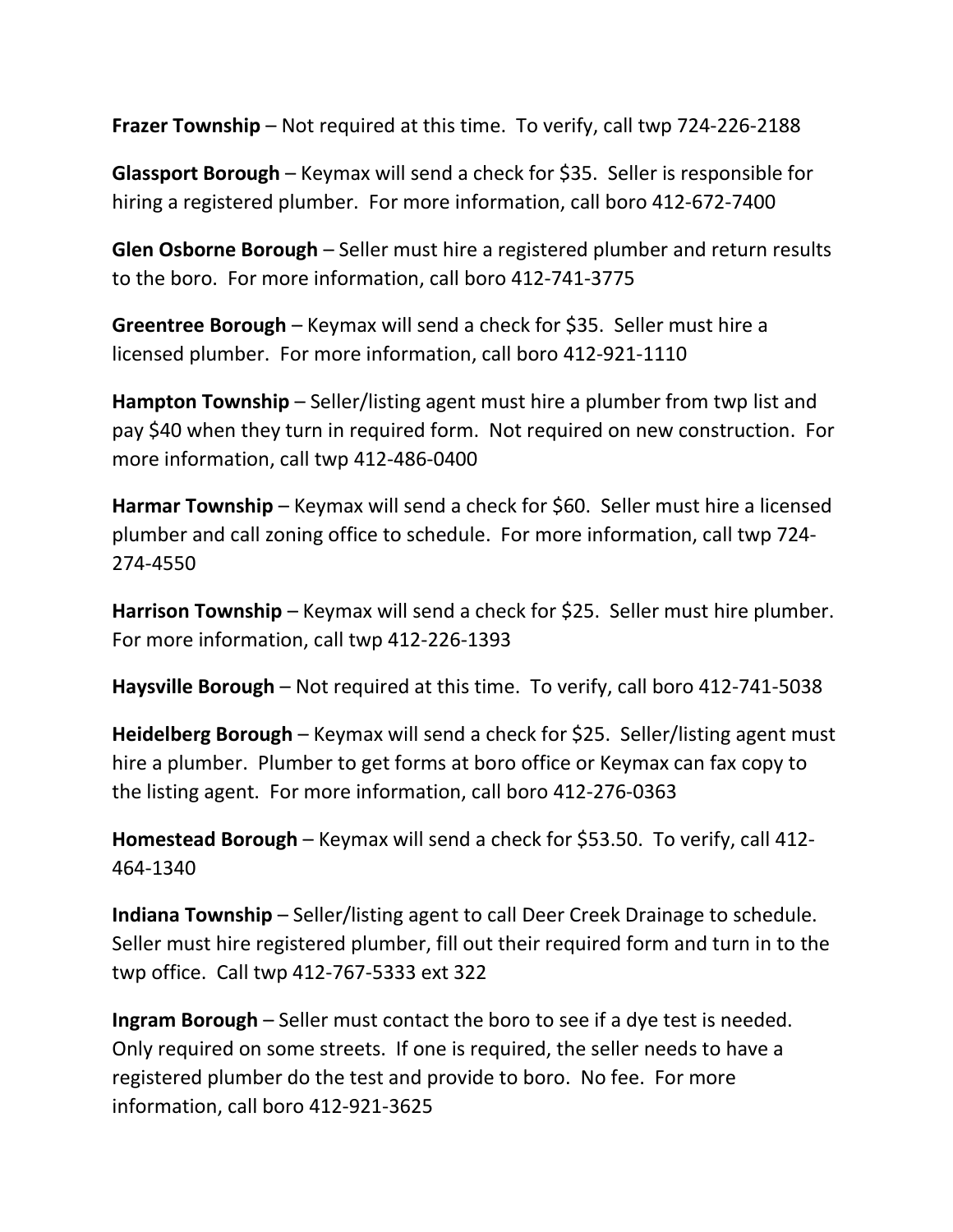**Jefferson Hills Borough** – Keymax will send a check for \$35. Seller must hire a licensed plumber, plumber has to pick up forms at boro and do dye test. Dye test is good for 2 years. For more information, call boro 412-655-7735

**Kennedy Township** – If required, Keymax will send a check for \$75. Twp will handle the test. For more information, call twp 412-771-2321

**Kilbuck Township** – Seller must contact the twp to set up dye test and pay \$150. For more information, call twp 412-761-3945

**Leet Township** – Not required at this time. To verify, call twp 724-266-2280

**Leetsdale Borough** – Not required at this time. To verify, call boro 724-266-4820

**Liberty Borough** – Keymax will send a check for \$50. Seller/listing agent must hire a registered plumber, pick up required form at boro office, complete and return. For more information, call boro 412-678-3286

**Lincoln Borough** – Not required at this time. To verify, call boro 412-751-2655

**Marshall Township** – Seller must call the twp and have dye test completed. For more information, call twp 724-935-3090

**McCandless Township** – Seller must call 412-366-3420, pay \$175 fee and complete form. For more information, call twp 412-366-2700

**McDonald Borough** – Not required at this time. To verify, call boro 724-926-8711

**McKees Rocks Borough** – Keymax will send a check for \$50. To verify, call boro 412-331-2498

**McKeeesport, City of** – Not required at this time. To verify, call 412-675-5060 ext 626

**Millvale Borough** – Not required at this time. To verify, call boro 412-821-2777

**Monroeville Municipality** – Seller must hire a plumber, pay \$250 fee and fill out required forms. Dye test **IS** needed on townhouses and condos. For more information, call 412-372-2677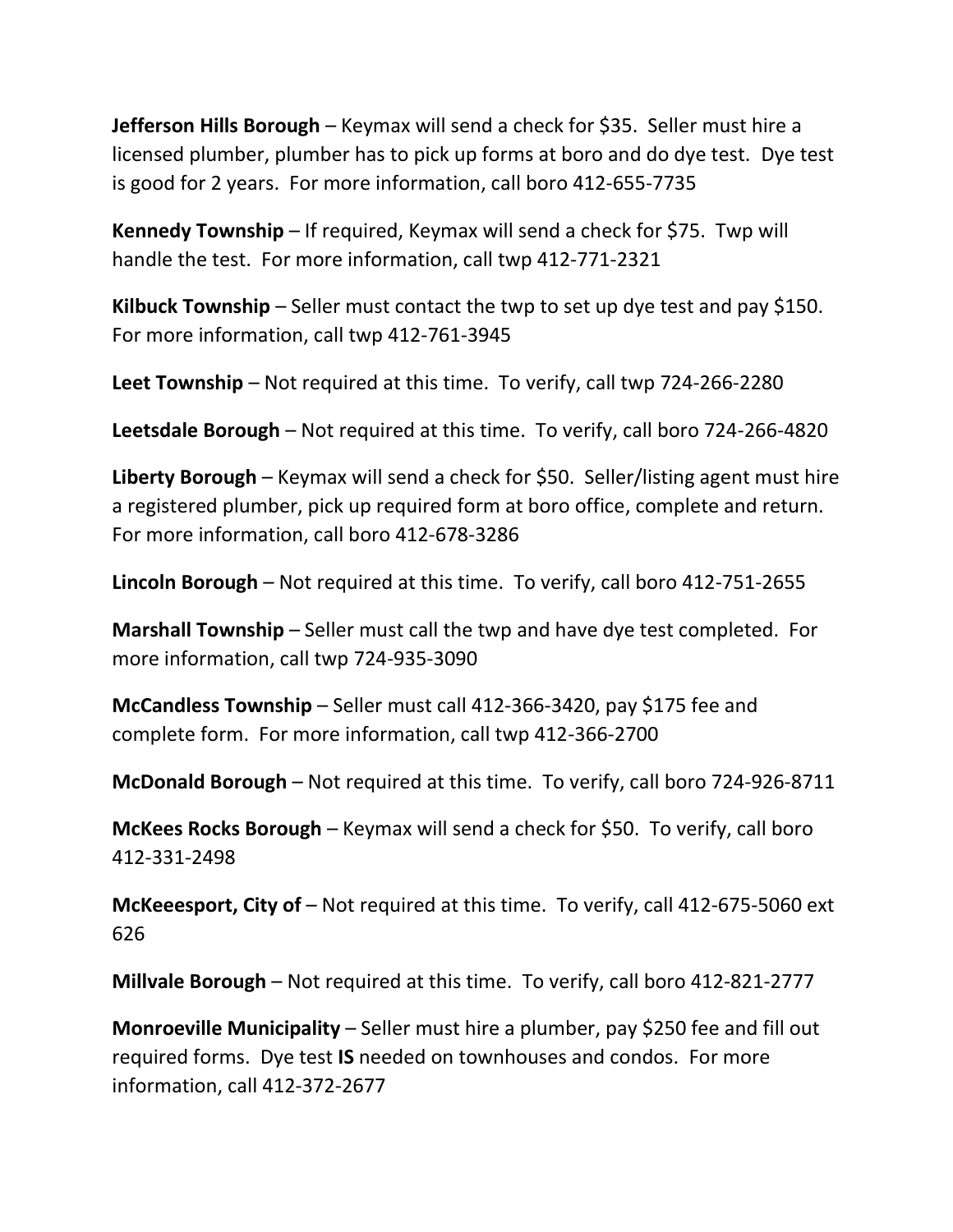**Moon Township** – Keymax will send a check for \$35. The twp handles the dye test. Required on condos. Downspouts required. For more information, call twp 412-264-4300

**Mount Lebanon Municipality** – Keymax will send a check for \$50 and will send required form to listing agent/seller. For more information, call 412-343-3400

**Mount Oliver Borough** – Keymax will send a check for \$55. Seller must hire a licensed plumber, plumber has to get papers from boro before dye test and then boro inspects afterwards. For more information, call boro 412-431-8107

**Munhall Borough** – Keymax will send a check for \$30. Seller/listing agent must call boro and arrange for test. For more information and to schedule, call boro 412-461-4538

**Neville Township** – Keymax will send a check to the twp for \$50. Seller must hire a licensed plumber. Plumber to fill out required form and mail back to twp. For more information, call twp 412-264-8235

**North Braddock Borough** – Only required in certain areas. Keymax will send a check for \$20. Seller is responsible to hire a licensed plumber. For more information, call boro 412-351-5500

**North Fayette Township** – Keymax will send a check for \$30. For more information and to schedule, call twp 412-788-4888

**North Versailles Township** – Keymax will send a check for \$25. Each additional parcel is \$25. For more information, call twp 412-823-0629

**Oakdale Borough** – Keymax will send a check for \$10. For more information, call boro 724-963-9740

**Oakmont Borough** – Not required at this time. To verify, call boro 412-828-3232

**O'Hara Township** – Seller must hire a licensed plumber and pay \$100. Plumber will contact the Public Safety Department to schedule and witness the test. To schedule and for more information, call twp 412-782-1400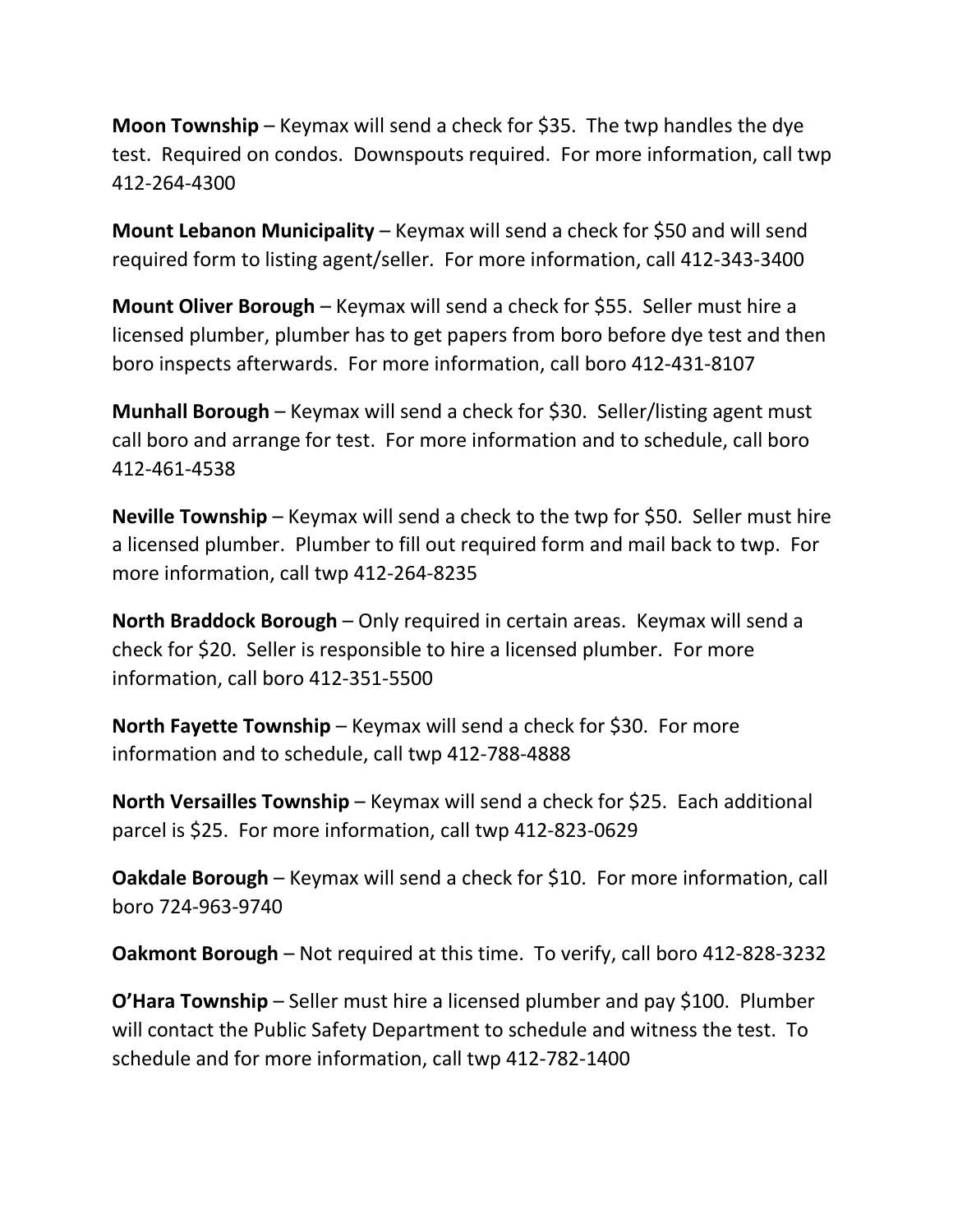**Ohio Township** – Keymax will send a check for \$30. Seller must hire a plumber. Keymax will send required form to listing agent (or seller if FSBO). For more information, call twp 412-364-6321

**Osborne/Glen Osborne Borough** – Seller must hire a plumber. Keymax will send required form for plumber to fill out and return to boro. For more information, call boro 412-741-3775

**Penn Hills Municipality** – Seller/listing agent must complete form and pay \$20. The closing company can no longer do this on behalf of the seller. For more information, call 412-798-2132

**Pennsbury Village Borough** – Not required at this time. To verify, call boro 412- 279-7876

**Pine Township** – Seller must call Twp to set up. To verify, call twp 724-625-1591

**Pitcairn Borough** – Not required at this time. To verify, call boro 412-372-6500

**Pittsburgh, City of** – Keymax will send a check for \$25 to determine if the property is located in an area that a dye test is required (may be required for vacant land). For more information, call 412-255-0804

**Pleasant Hills Borough** – Keymax will send a check for \$30. For more information, call boro 412-655-3300

**Plum Borough** – Seller must go into the boro office, fill out required form, pay \$300 and then boro will schedule. For more information, call boro 412-793-7331

**Port Vue Boro** – Seller/listing agent needs to go to boro office to pick up form and submit fee of \$35. For more information, call boro 412-664-9323

**Rankin Borough** – Call Rankin to see if required. Only needed on certain properties. For more information, call boro 412-271-1027

**Reserve Township** – Keymax will send a check for \$30. Seller/listing agent must hire a registered plumber. For more information, call twp 412-322-1551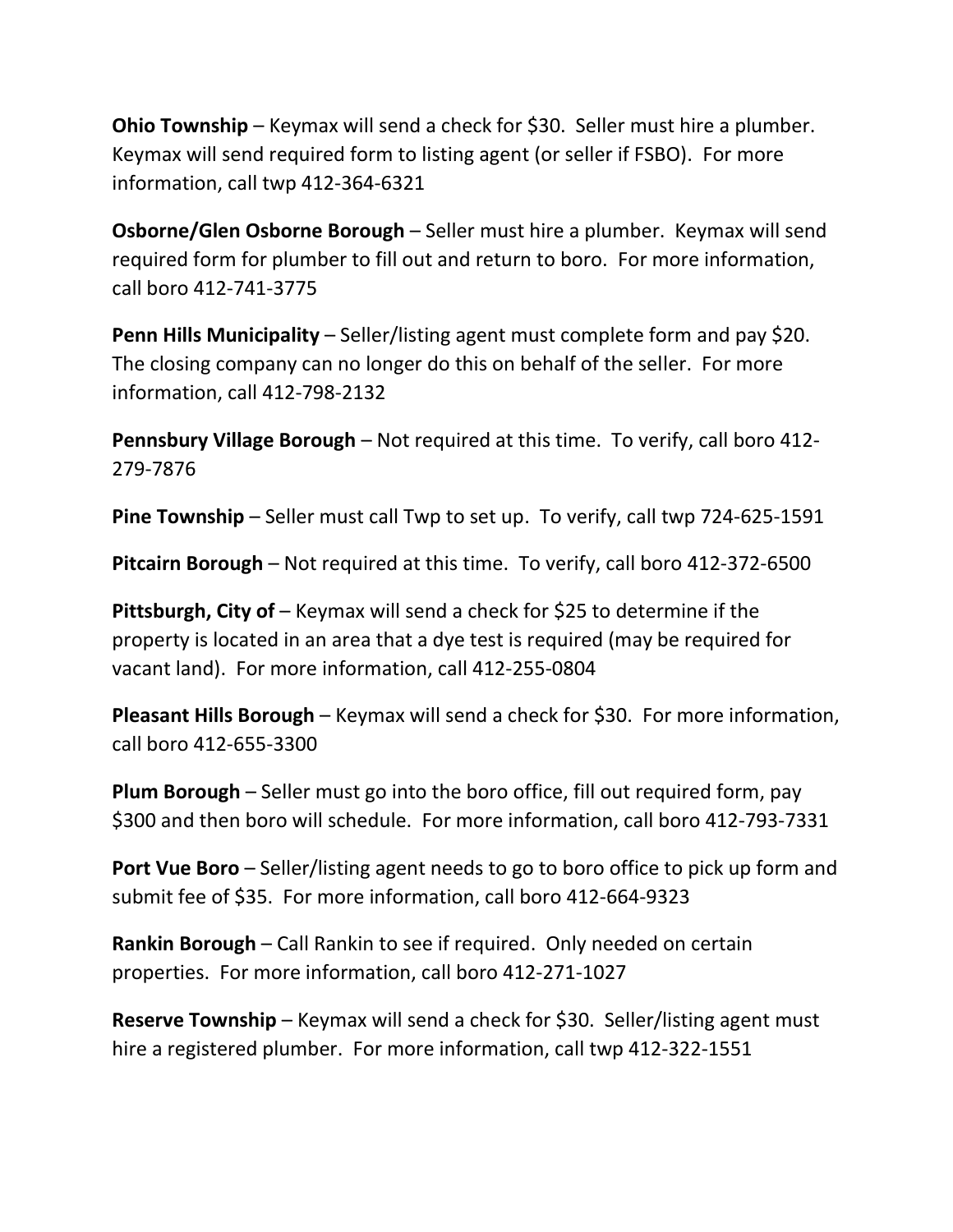**Richland Township** – Keymax will send a check for \$32. Testing can only be scheduled on Thursdays. For more information, call twp 724-443-5921

**Robinson Township** – Seller or listing agent to pay MATR \$225. Requires 30 days advance notice. If there is a violation, there is a re-test fee of \$55. If test needs expedited, there is a \$100 fee. Twp will handle dye test. For more information, call twp 412-923-2411

**Ross Township** – Keymax will send a check for \$50. Seller/listing agent must call twp, hire a licensed plumber and complete required twp form. For more information and to schedule, call twp 412-931-7055

**Rosslyn Farms Borough** – Keymax will send a check for \$25. Seller must hire a licensed plumber. For more information, call boro 412-920-1111

**Scott Township** – Keymax will send a check for \$15. Seller must call the twp to see if a dye test is required. If one is, the seller has to go to the twp building for the required form and take the form to the building inspector to put manhole # on it. Seller or plumber can pick up the form 2-3 days later. Not required on condos. For more information, call twp 412-276-5300 ext 218

**Sewickley Borough** – Not required at this time. To verify, call boro 412-741-4015

**Sewickley Heights Borough** – Requires plumber to do a report. Also required on septic. For more information, call boro 412-741-5119

**Sewickley Hills Borough** – Keymax will send a check for \$25. For more information, call boro 412-741-4891

**Shaler Township** – Keymax will send a check for \$25. Seller/listing agent must schedule with Terry's Plumbing 412-487-5599 (\$25) **or** DiNucci Plumbing 412-487- 7328 (\$30) **or** Alpine Allegheny 412-782-4759 (\$30) to do dye test and backflow preventer. Contact the business directly to schedule at least 14 days before scheduled closing. Or the homeowner can choose their own registered certified licensed plumber. For more information, call twp 412-486-9700 ext 216 or 222

**Sharpsburg Borough** – Not required at this time. To verify, call boro 412-781- 0546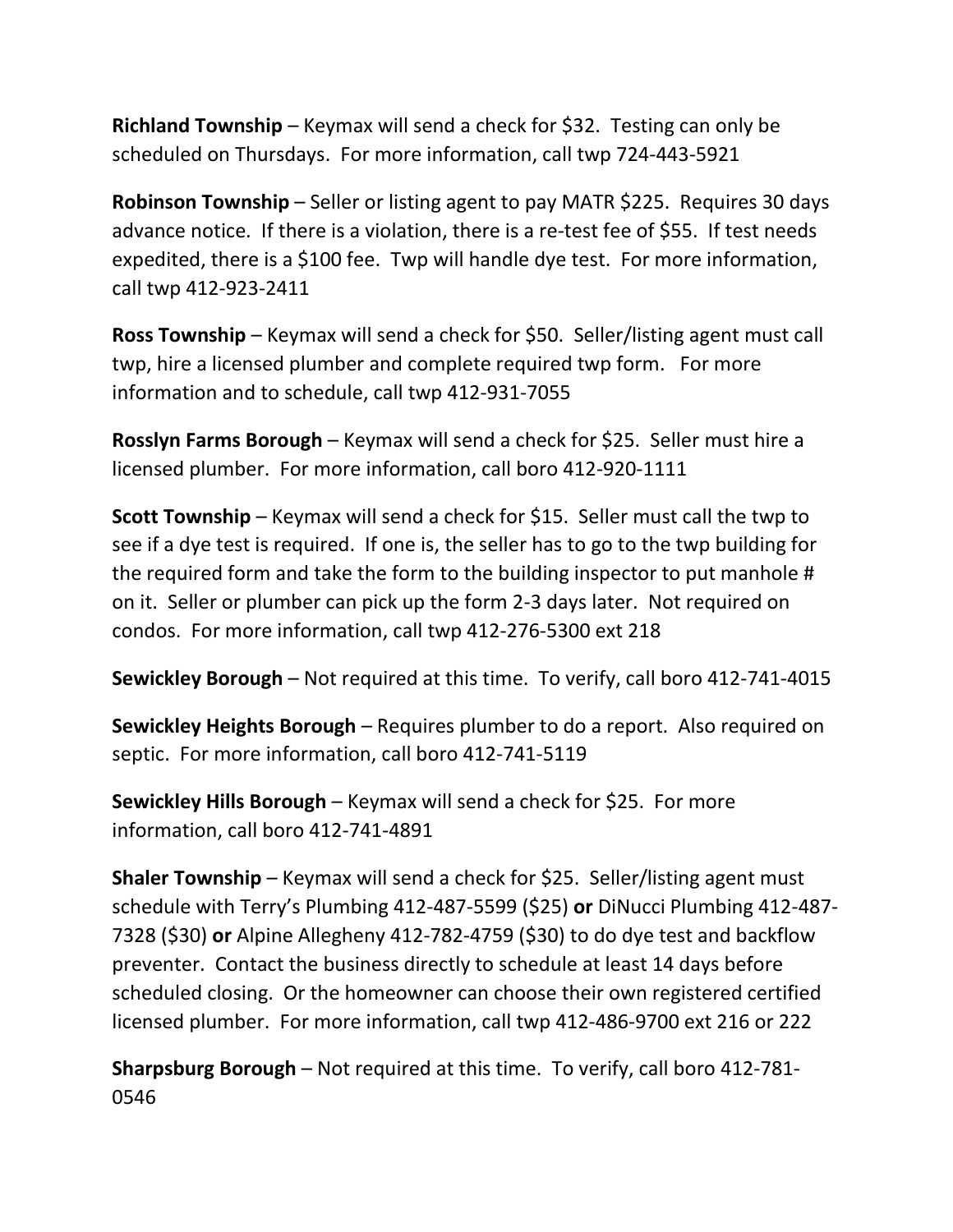**South Fayette Township** – Seller must call twp for requirements, scheduling and pay \$175 fee (\$275 if a rush). For more information and to schedule, call twp 412-257-5100

**South Park Township** – Keymax will send a check for \$35. Seller must hire a plumber, go to the twp office to pick up and complete required forms. For more information, call twp 412-831-7000

**South Versailles Township** – Seller must contact plumber that twp uses and pay \$100. For more information, call 412-751-7167 or twp 412-466-7377

**Springdale Borough** – Keymax will send a check for \$75. Seller must contact the boro prior to doing the test. For more information, call boro 724-274-6800

**Springdale Township** – Seller must hire licensed plumber and pay \$25 fee. For more information, call twp 724-274-4034

**Stowe Township** – Not required at this time. To verify, call twp 412-331-4050

**Swissvale Borough** – Keymax will send a check for \$25. Seller/listing agent must hire a licensed plumber and the boro inspector needs to sign off on the dye test. For more information, call boro 412-271-7101

**Tarentum Borough** – Not required at this time. To verify, call 724-224-1818

**Thornburg Borough** – Keymax will send a check for \$40. For more information, call boro 412-921-3713

**Trafford Borough** – Seller must hire a licensed plumber, pay \$150 and complete required form. For more information, call boro 412-372-7653

**Turtle Creek Municipality** – Not required at this time. To verify, call 412-824- 2500

**Upper St. Clair Township** – Keymax will send a check for \$50. Seller/plumber to pick up required form at twp. Dye test must be completed 14 days prior to closing. For more information, call twp 412-831-9000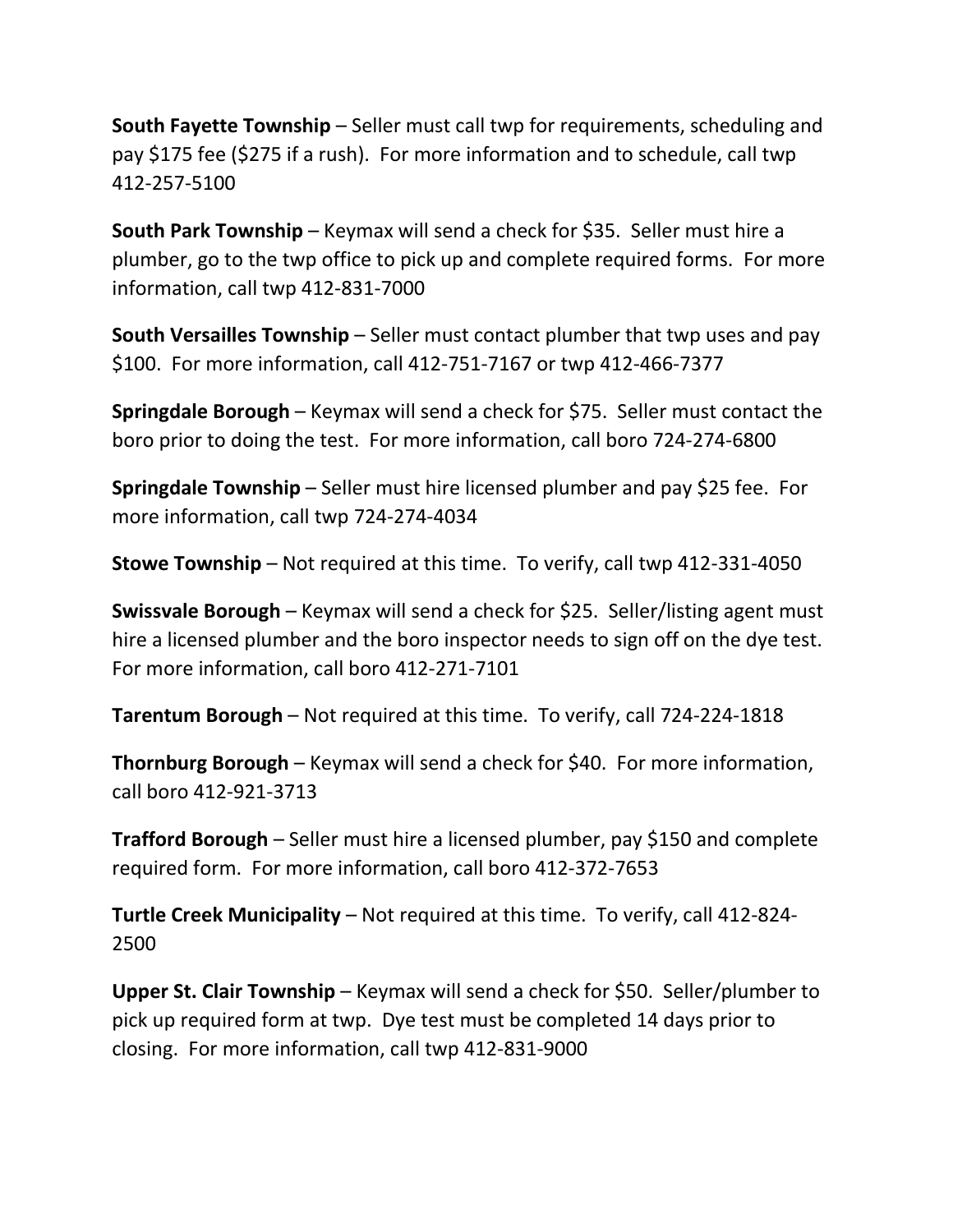**Verona Borough** – Seller must hire a plumber and provide a copy of the certification to the borough office. No cost. For more information, call boro 412- 828-8080

**Versailles Borough** – Keymax will send a check for \$35. Seller must hire a licensed plumber. Plumber needs to send certification on letterhead to boro. Boro sends out the inspector. For more information, call boro 412-751-3922

**Wall Borough** – Keymax will send a check for \$20. Seller must hire a licensed plumber. For more information, call boro 412-824-3333

**West Deer Township** – Keymax will send a check for \$25. Seller/listing agent to set up appointment. For more information and to schedule, call twp 412-265- 5315

**West Elizabeth Borough** – Not required at this time. To verify, call boro 412-384- 8200

**West Homestead Borough** – Keymax will send a check for \$30. For more information, call boro 412-461-1844

**West Mifflin Borough** – Seller has to pay \$95 to boro. The boro has someone who does the dye test. Call boro for fee if commercial property. For more information, call boro 412-466-6070

**West View Borough** – Dye test is only needed if property is located on these streets: Hidden Valley, Cross Creek Court or Montclair Avenue. For more information, call boro 412-931-2800

**Whitaker Borough** – Seller must pay \$300. For more information, call boro 412- 462-8940

**White Oak Borough** – Seller must send MAWC \$170 fee. For more information, call MAWC 724-755-5960

**Whitehall Borough** – Keymax will send a check for \$25. Seller must hire a licensed plumber. For more information, call boro 412-884-1368